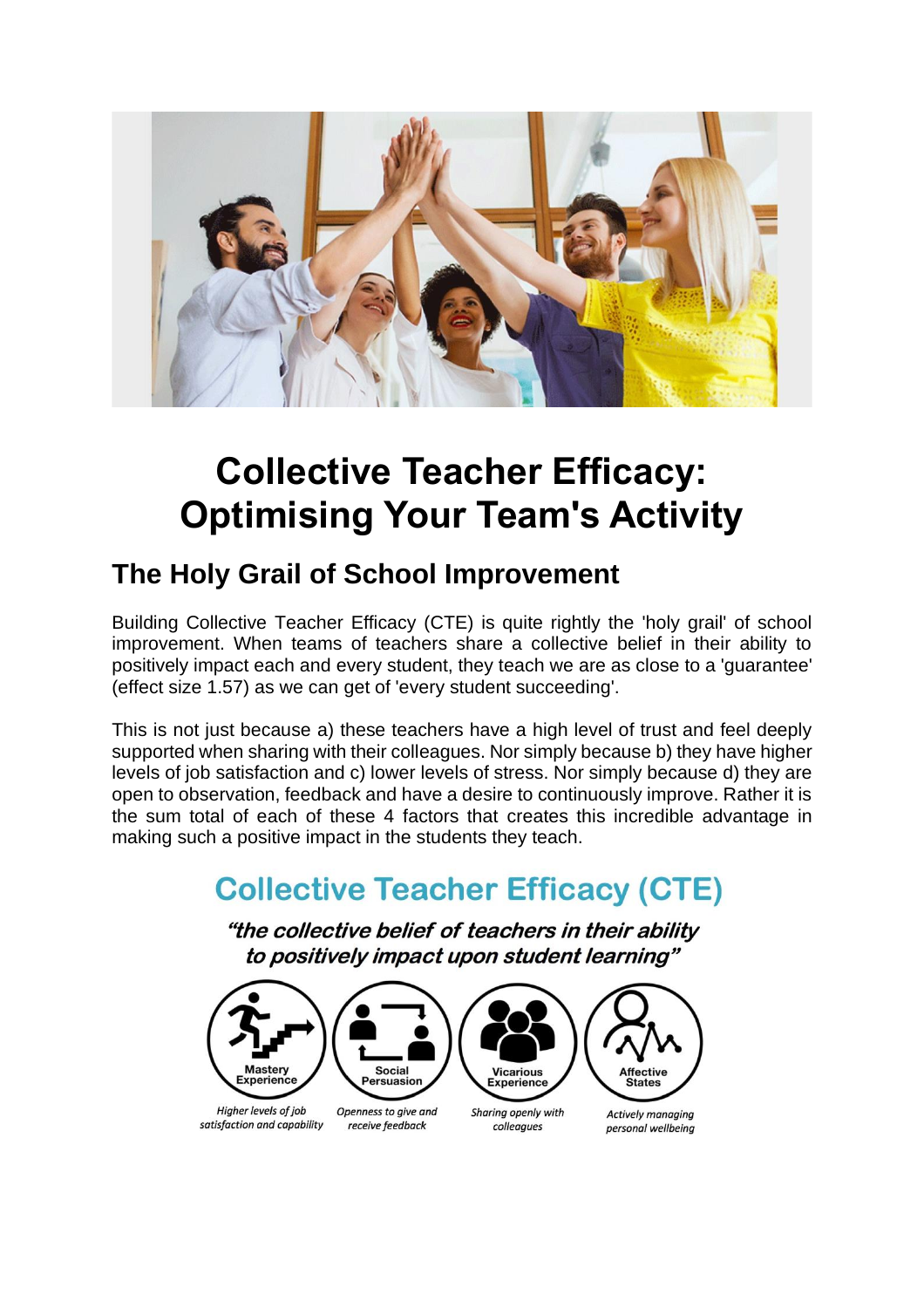#### **Higher CTE Leads To Higher Student Achievement & Engagement**

The evidence showing the impact of higher collective teacher efficacy (CTE) on student achievement and engagement seems pretty clear. Regarding student achievement, the table below shows the impact of CTE levels across primary school teaching teams over two semesters and the corresponding growth in A-C data (students achieving a C grade or higher) in English and Maths. As you can see student achievement in English and Maths is higher (and in most cases grows) in teaching teams that have above average CTE levels throughout the year, or who grow their CTE to a level above the average. However, the students of teaching teams with below average CTE across the year, have lower English and Maths results and more troublingly their achievement goes backwards!

|                        |                                                     |                 |        | Table 1. 12 Month Comparisons (Primary): CTE Sem 1/2 & A-C DATA Sem 1/2 |                 |                                          |               |     |                          |         |
|------------------------|-----------------------------------------------------|-----------------|--------|-------------------------------------------------------------------------|-----------------|------------------------------------------|---------------|-----|--------------------------|---------|
| <b>Teaching Team</b>   | <b>CTE S1 %</b>                                     | <b>CTE S2 %</b> | GAIN % | <b>Student Cohort</b>                                                   | <b>ENG S1 %</b> | <b>ENG S2 %</b>                          | <b>GAIN %</b> |     | <b>MATHS S1 MATHS S2</b> | GAIN %  |
| <b>Teaching Team A</b> | 74                                                  | 78              |        | <b>4 Student Group A</b>                                                | 89%             | 91%                                      | 2.00          | 97% | 97%                      | 0.00    |
| <b>Teaching Team B</b> | 67                                                  | 75              |        | <b>8 Student Group B</b>                                                | 77%             | 80%                                      | 3.00          | 85% | 87%                      | 2.00    |
| <b>Teaching Team C</b> | 50                                                  | 66              |        | 16 Student Group C                                                      | 63%             | 69%                                      | 6.00          | 66% | 77%                      | 11.00   |
| <b>Teaching Team D</b> | 61                                                  | 65              |        | <b>4 Student Group D</b>                                                | 89%             | 76%                                      | $-13.00$      | 89% | 81%                      | $-8.00$ |
| <b>Teaching Team E</b> | 70                                                  | 88              |        | 18 Student Group E                                                      | 59%             | 71%                                      | 22.00         | 65% | 73%                      | 8.00    |
| <b>Teaching Team F</b> | 72                                                  | 80              |        | <b>8 Student Group F</b>                                                | 67%             | 83%                                      | 16.00         | 77% | 94%                      | 17.00   |
| <b>Teaching Team G</b> | 79                                                  | 79              |        | <b>0 Student Group G</b>                                                | 71%             | 79%                                      | 8.00          | 88% | 92%                      | 4.00    |
| Key:                   | Yellow - Below Australian CTE Teaching Team Average |                 |        |                                                                         |                 | <b>Red - Negative Growth</b>             |               |     |                          |         |
|                        | Green - Above Australian CTE Teaching Team Average  |                 |        |                                                                         |                 | <b>Blue - Neutral or Positive Growth</b> |               |     |                          |         |

Regarding student engagement, a year x year comparison of CTE, student attendance and incidents of short disciplinary absences (SDAs) shows that attendance goes up and behaviour problems go down when there are higher levels of CTE.



# **CTE & Quality Time In Teams**

Having worked with hundreds of schools building High Performance Teaching Teams, we know that in order to create higher levels of CTE school leaders must increase the both the 'quality' and 'amount' of time teachers spend in teams.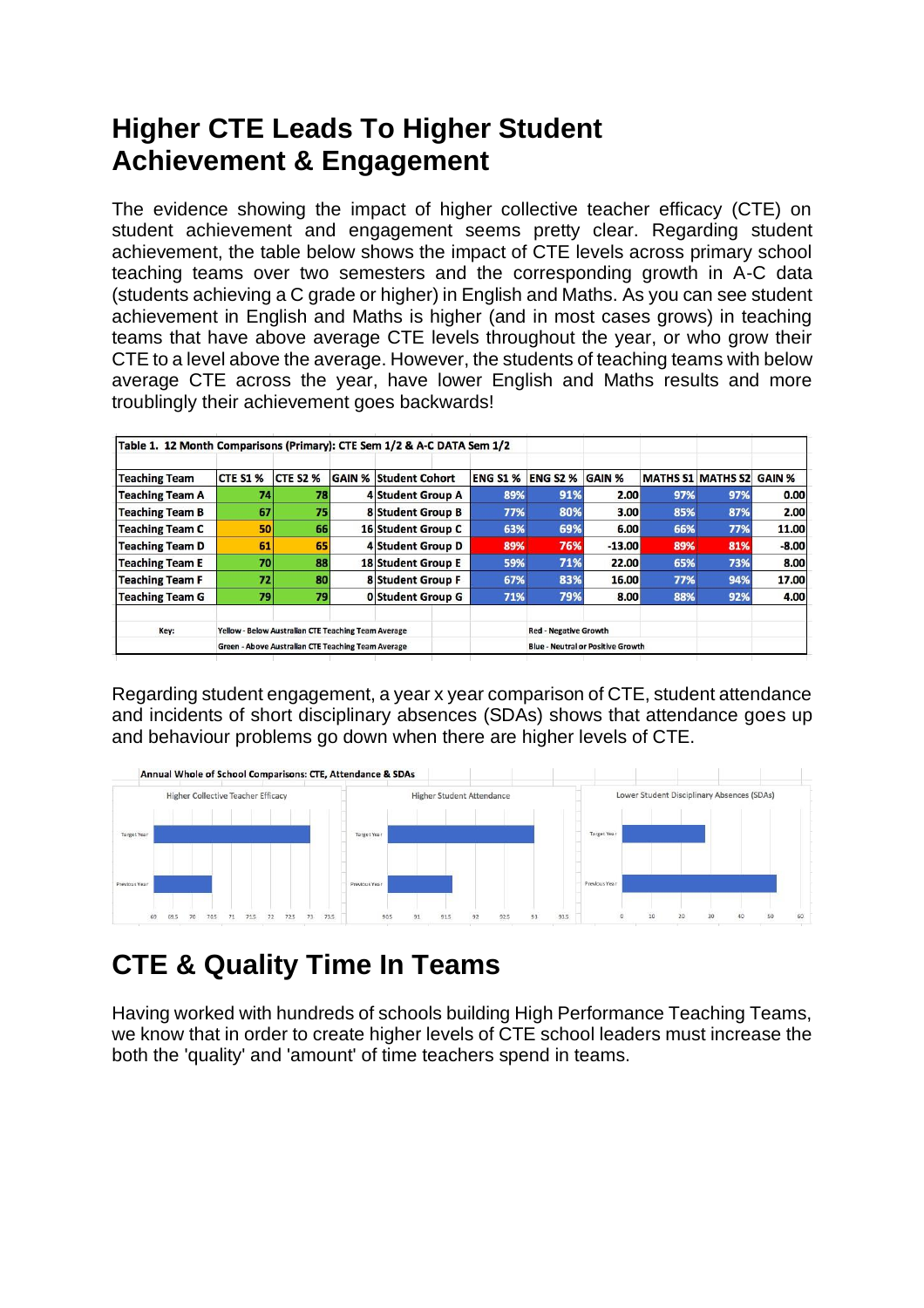

Getting enough time in teams is of course a tricky problem with different school types (primary, secondary, special education) and systems (public/ independent/ catholic etc.) having different rules and norms around teaching team meetings and non-contact time. However there are some cross system consistencies that make creating enough time for teaching teams possible (click [here\)](https://a380b626-c5f7-4e28-a923-fc5d40166d94.filesusr.com/ugd/3d9c4e_18c4ec0548c24953bdb95c9041a5aa18.pdf). Even more important than the 'amount' of time is the 'quality' of time. If the quality of teaching team activities such as meetings is low than teachers will avoid such activities which creating a self-fulfilling cycle of avoidance, stress and ultimately lowered student achievement.

## **The Teaching Team Activity Cycle**

As you can see in the example HPT teaching team activity cycle, teaching team activities are more than just the teaching team meetings they attend (however this is arguably one of the most important team activities they engage in) and include a number of other important team activities.



Some of these team activities are purely information/ data focused (i.e., completing short team pulse surveys and updating the team data wall), whilst other team activities are primarily communication focused (i.e., team meetings, buddy check ins, team huddles and professional development). The example 'Team Schedule' described above is typical of a High Performance Public Primary School (with a number of schools going above and beyond this where time and resources allow). Let's unpack each of the communication focused team activities now and discuss what 'quality' and 'time' may look like for each one: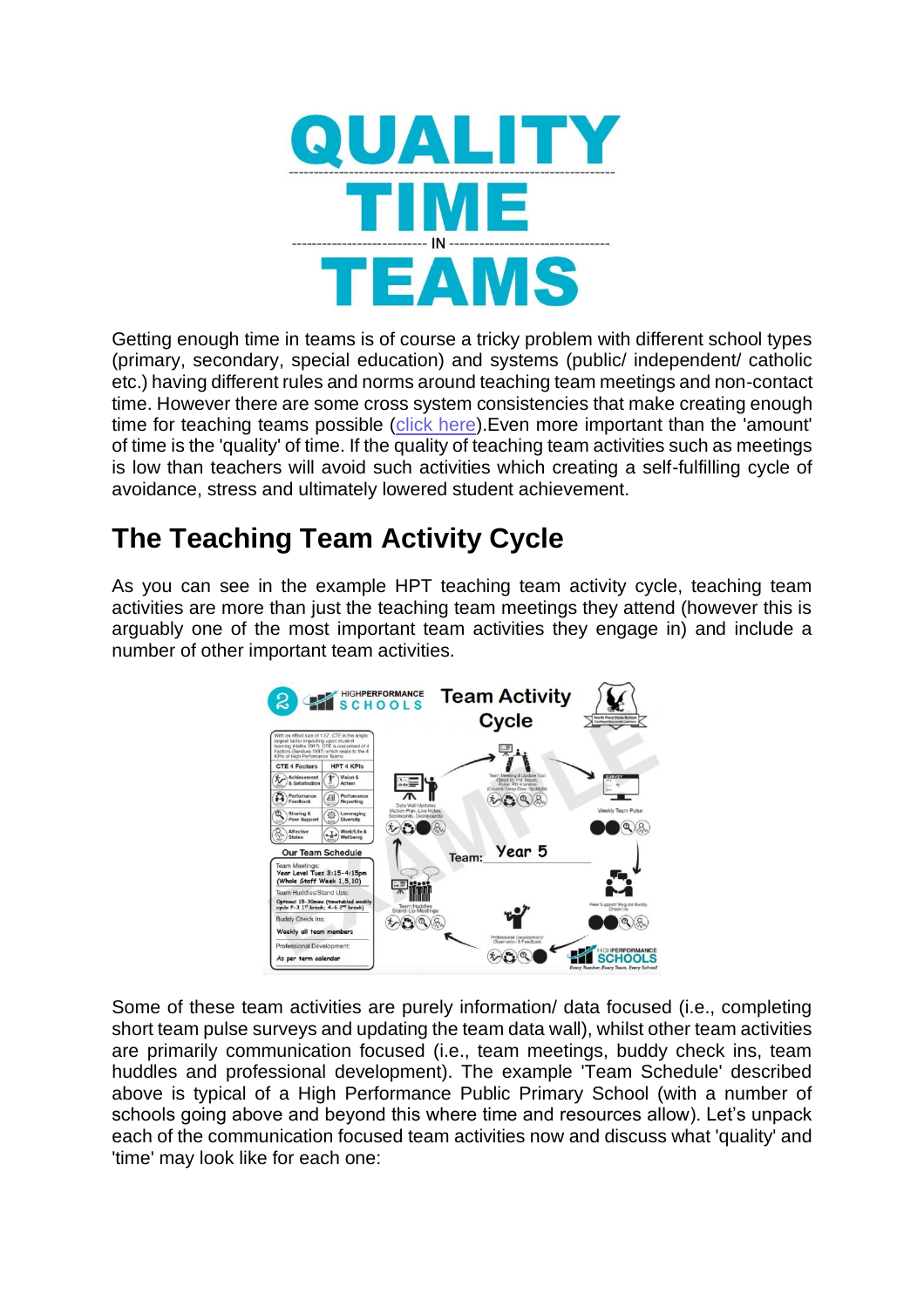#### **Teaching Team Meetings**



Teaching team meetings are the single most important (and arguably the most complex) team activity to optimise in both time and quality. Starting with quality, we've written extensively about the difference between low and high quality teaching team meetings in previous blogs and have developed a simple QuickStart guide used widely across High Performance Schools (click [here\).](https://a380b626-c5f7-4e28-a923-fc5d40166d94.filesusr.com/ugd/3d9c4e_e0770f10fa444bc4bc5d775493907ef5.pdf)



Time is vital, as a general rule of thumb teams need an hour per week or more to meet in order to maintain cadence of relationships and momentum on goals. By structuring your school wide meeting and communication cycle (click [here\)](https://a380b626-c5f7-4e28-a923-fc5d40166d94.filesusr.com/ugd/3d9c4e_18c4ec0548c24953bdb95c9041a5aa18.pdf) effectively (even with highly restricted mandatory meeting allowances) you can create at least 7 or 8 weekly teaching team meetings within a 10 week term.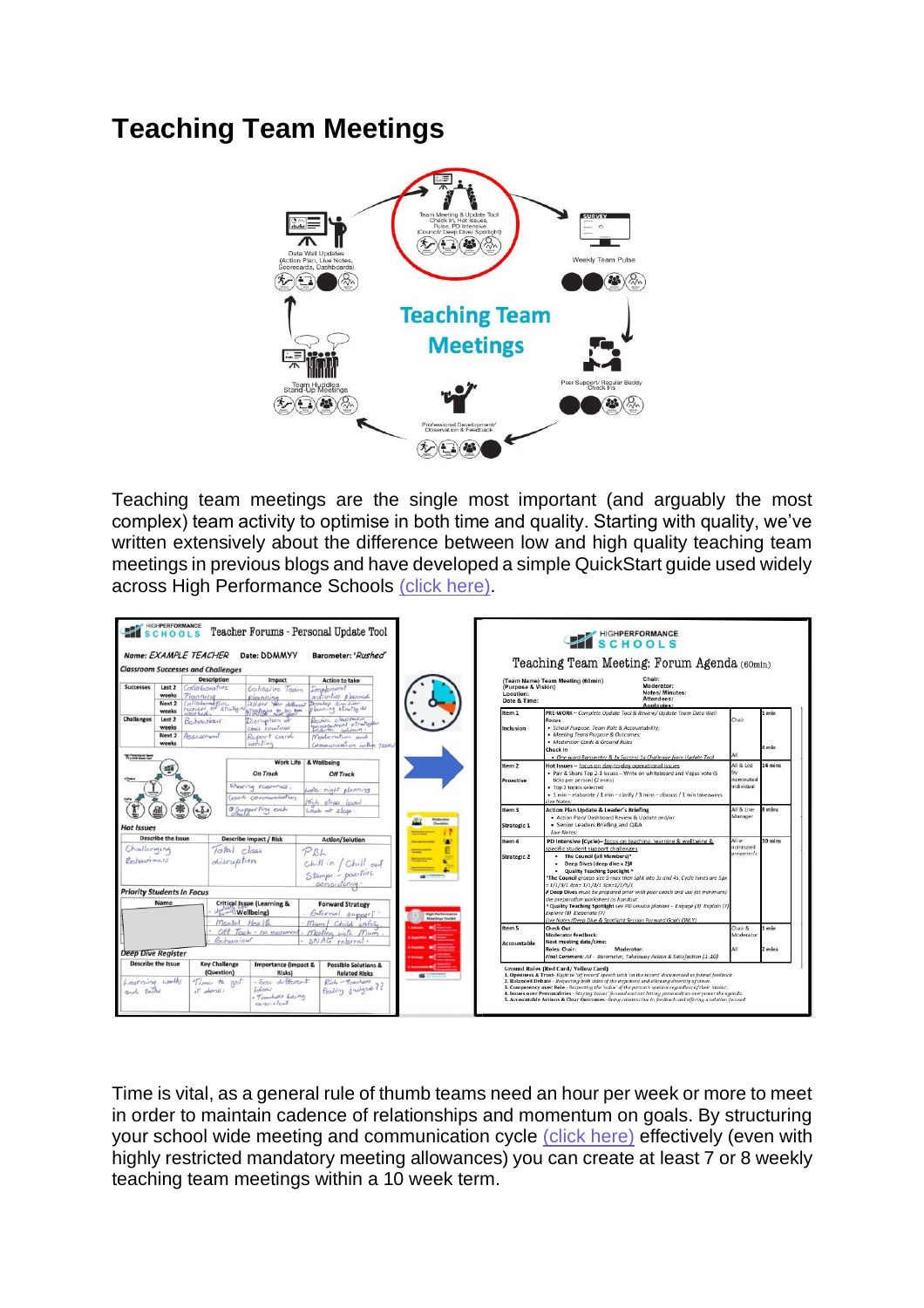#### **Teaching Team Huddles**



Teaching teams also need to regularly huddle together in short stand-up meetings to a) collaboratively solve problems as they emerge in real time and b) maintain the collective focus on their strategic goals. Huddles are not usually mandated but rather organised so all can generally attend and start at the agreed time or as soon thereafter as two or more team members are in attendance.

Quality - high quality huddles are located in a place where the team data wall is visible and have a simple routine of round the room input followed by short discussion. The input cycle per person is simply PART A: each person doing their one-word barometer followed by current individual success and challenge and stating their priority goals in focus from the team data wall (max 1-2 min). Once the person has completed their input, we move to PART B which is a quick 'needs and leads' idea sharing process where other team members quickly identify how they can help or be helped by the nominated team member (with any longer conversations expanded upon once the

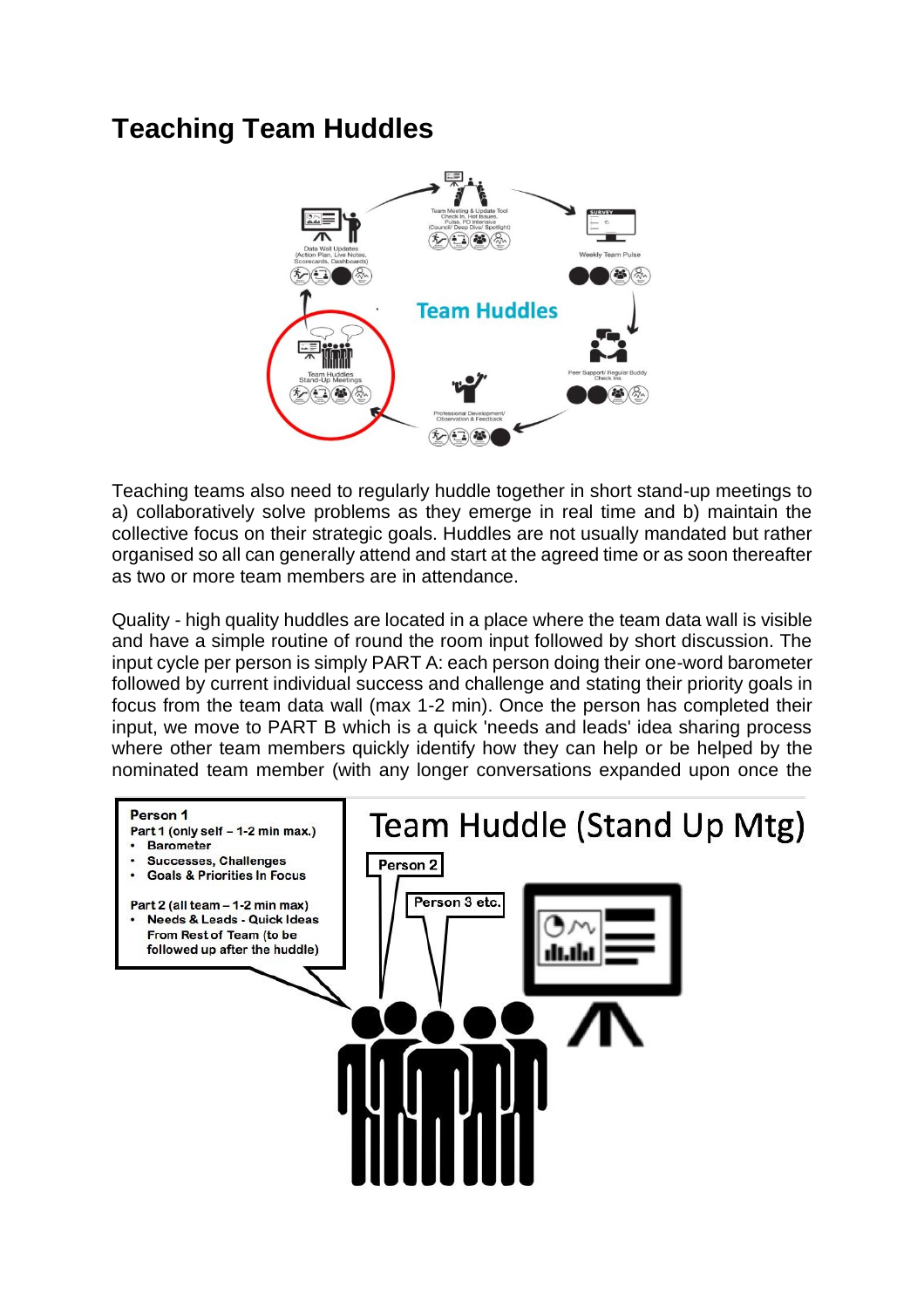team huddle has finished) (max 1-2 min). Total Time - 15-30 min (based on 2-3 min per person) on a weekly cycle is ideal scheduled on a different day (typically opposite end of the week) to the teaching team meeting.

## **Buddy Check-Ins**



Buddy check-ins are quick status updates to connect with and support fellow team members. They are very brief 1:1 conversations. The process of a quick buddy check in is similar to the start of the huddle conversation where you share you barometer, successes and challenges and identify any needs for support or opportunities to support others.



Quality - This is about sticking to the check in recipe before any more elaborate conversations begin and the important rule that whoever initiated 'goes first' to set the right tone for vulnerability and support. Time - This is about setting a baseline of frequency in terms of the minimum amount of check ins among all team members with each other. Teams colocated or with naturally occurring friendships will be higher than baseline (for obvious reasons) but agreeing to the baseline frequency (ie., weekly) ensures that team members who are more remote and or less sociable still give and get and consistent level of support from the wider team.